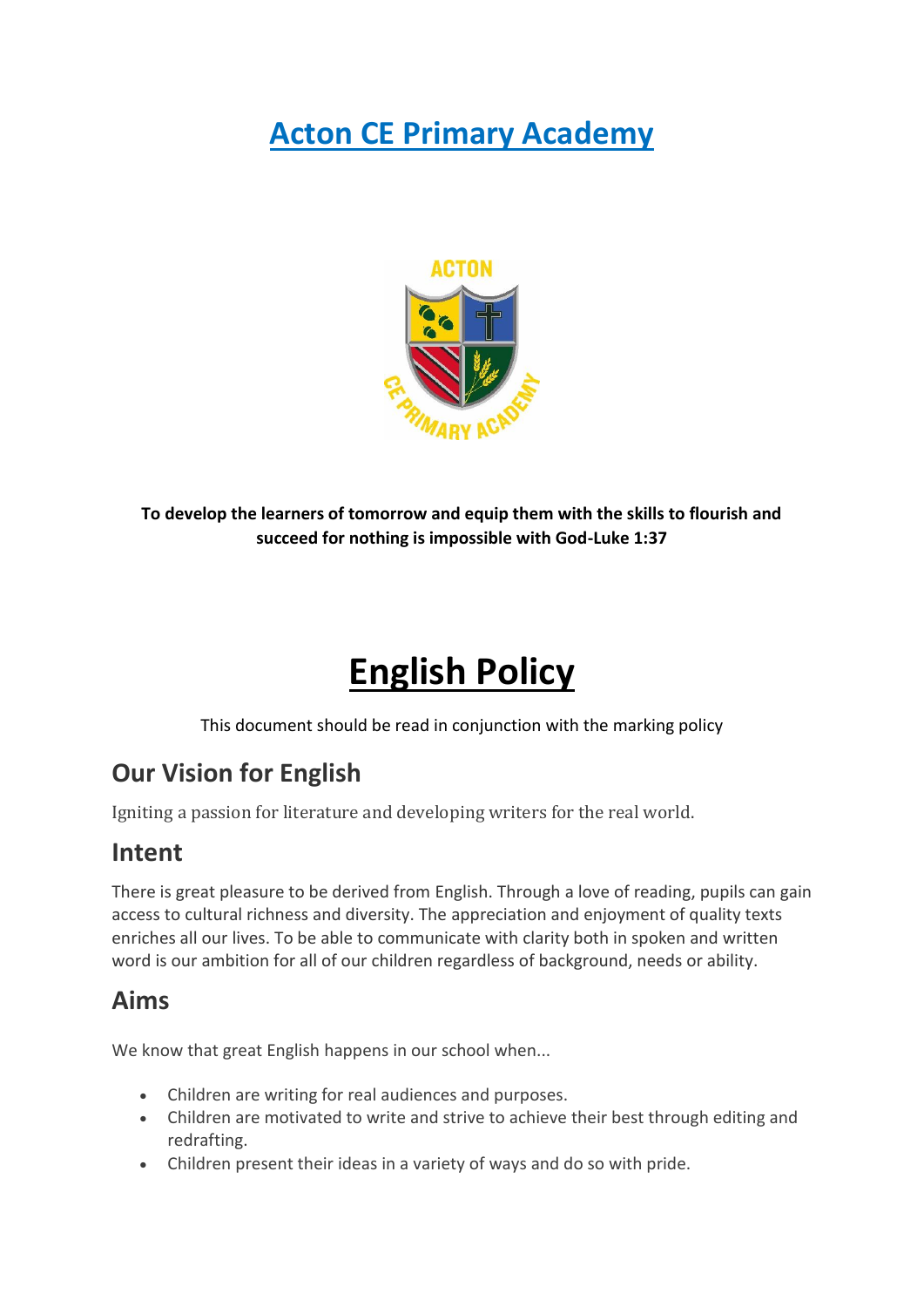- Children enjoy reading a variety of genres written by a variety of authors.
- Children complete varied tasks of achievable but challenging difficulty.
- All children regardless of their background, needs or abilities become confident, fluent readers.
- Children can verbalise their ideas with clarity and confidence

#### **Implementation**

#### **English curriculum planning**

At Acton, English is taught through the use of vehicle texts - engaging, quality texts which promote a love of reading and create a purpose for writing. Our curriculum is carefully planned to engage and excite all our learners. Our long-term and medium-term plans map out the themes covered each term for each key stage. These plans define what we will teach and ensure an appropriate balance and distribution of work across each term. The planning also clearly shows scaffolding learning objectives and progression through knowledge and skills from EYFS to Year 6.

### **Inclusion and Equal Opportunities**

All teaching and non-teaching staff at Acton are responsible for ensuring that every pupil, regardless of gender, race, culture, background and ability have the opportunity to experience education at an appropriate and challenging level. To ensure that pupils experience high standards of success, English needs to be taught with regards to pupil's abilities to ensure progress. We aim to identify and minimise barriers to learning and take account of gender, ability, disability, social, cultural, and linguistic background when planning lessons. Provision is made to enable all pupils to participate effectively in curriculum and assessment activities. Books are selected carefully, a wide range of gender specific and cultural images that challenge stereotypes will be used. This policy ensures that certain aspects of English are not seen as more appropriate for boys or girls.

#### **Accessibility and Teaching English to pupils with Special Educational Needs**

We teach English to all pupils, whatever their ability, in accordance with the information set out in our school curriculum overviews, providing a broad and balanced curriculum to all. Teachers provide learning opportunities matched to the needs of children of all capabilities, setting and reviewing appropriate targets. We recognise the fact that we have children of differing ability in all our classes, and so we provide suitable learning opportunities for all children by matching the challenge of the task to the ability of the child. We achieve this through a range of strategies which are differentiated by task, expected outcome and/or support from peers or adults. In addition we have a number of resources to support children with Special Educational needs including specific interventions based on their personal targets on the school focus plans. Software such as Spelling Shed and IDL are available to support children with SEN. Teaching assistants are utilised well in providing both in class support and tailored interventions.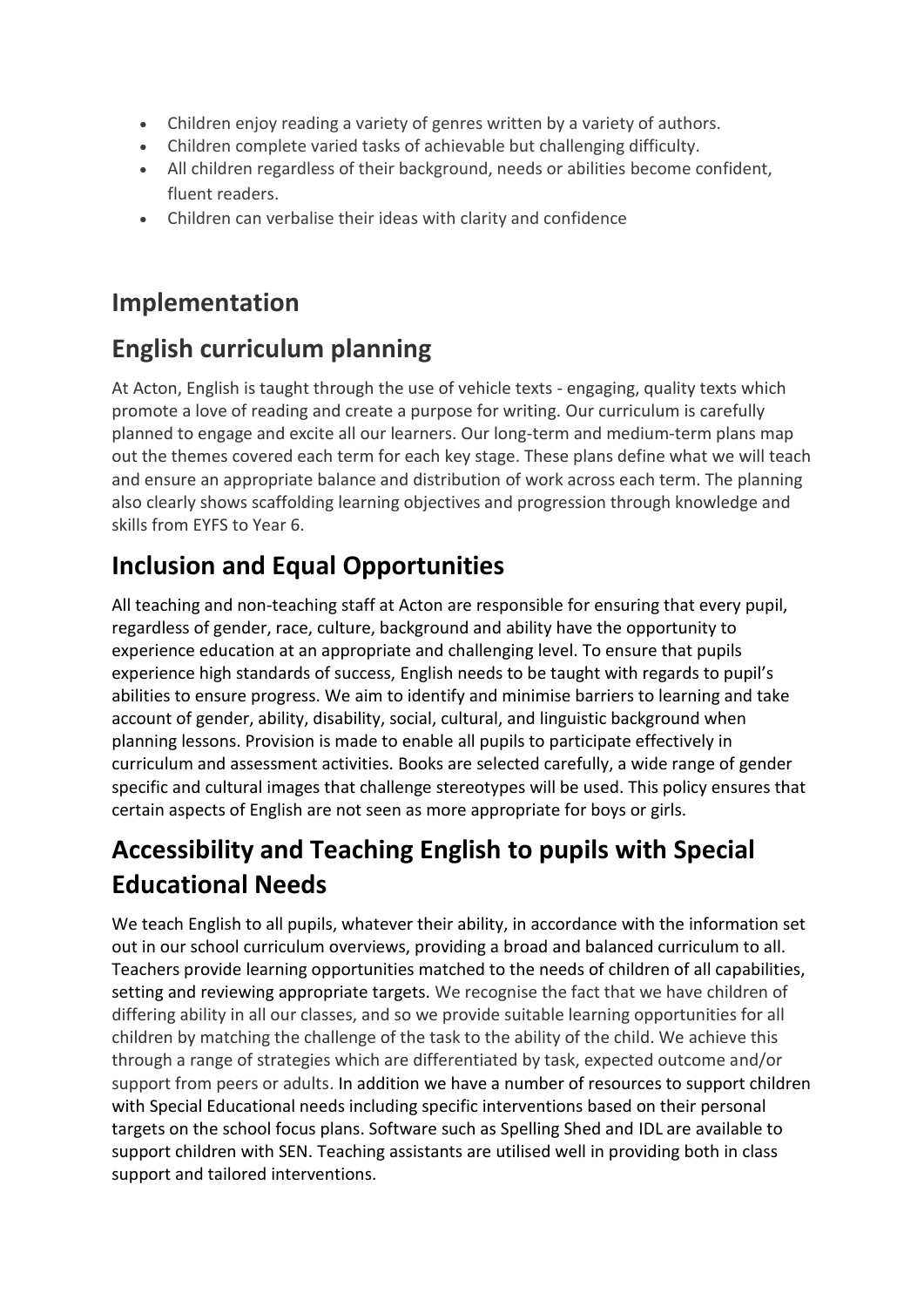#### **Progress and Achievement**

Children's achievement and their progress within a lesson is monitored in a variety of ways. We encourage all pupils to take responsibility for their own and their peers learning. A range of Assessment for Learning strategies are used, for example peer marking – the children regularly peer mark and are encouraged to comment on each other's work using vocabulary related to the skill taught. Checklist and success criteria help guide the children to support this process. Verbal and written commentary is used to show achievement and what needs to happen next. Teachers respond to children's work daily either through verbal responses or written feedback.

#### **Assessment and Recording**

At Acton, assessment is an integral part of the teaching process. Assessment is both formative and summative and is used both diagnostically and to inform planning, facilitate differentiation and to monitor progress. The assessment of children's work is on-going to ensure that understanding is being achieved and that progress is being made. Summative tests take place at stages throughout the year using Collins Assessment materials and Accelerated Reader. Target Tracker is also used to assess both the children's attainment and progress and for monitoring purposes.

#### **Monitoring**

Children in Key Stages 1 and 2 record their written work in their English book which serves as a cumulative record of their work and is passed on to the next teacher at the end of each year. Samples of children's work are also collected on the google drive as collated evidence. Monitoring takes place regularly through sampling children's work, learning walks, teacher planning, lesson observations and the use of pupil voice.

#### **Roles and Responsibilities**

The subject is led by the staff as a whole and each year time is set aside to review standards and monitor curriculum provision and ensure training and resources are up to date.

# **Spiritual, moral, social and cultural development**

The teaching of English offers opportunities to support the social development of our children through the way we expect them to work with each other in lessons and through their access to quality texts that generate opportunities for discussion. Groupings allow children to work together and give them the chance to discuss their ideas and feelings about their own work and the work of others. Talk for writing is encouraged and helps them to develop a respect for the abilities of other children and encourages them to collaborate and co-operate across a range of activities and experiences. The children learn to respect and work with each other and with adults, thus developing a better understanding. They also develop an understanding of different times and cultures through accessing a range of quality texts. Children are encouraged to produce work of a high standard and to the best of their ability. They are encouraged to take pride in the presentation and persevere even when they find work challenging. This is promoted through our Christian vison that" nothing is impossible with God".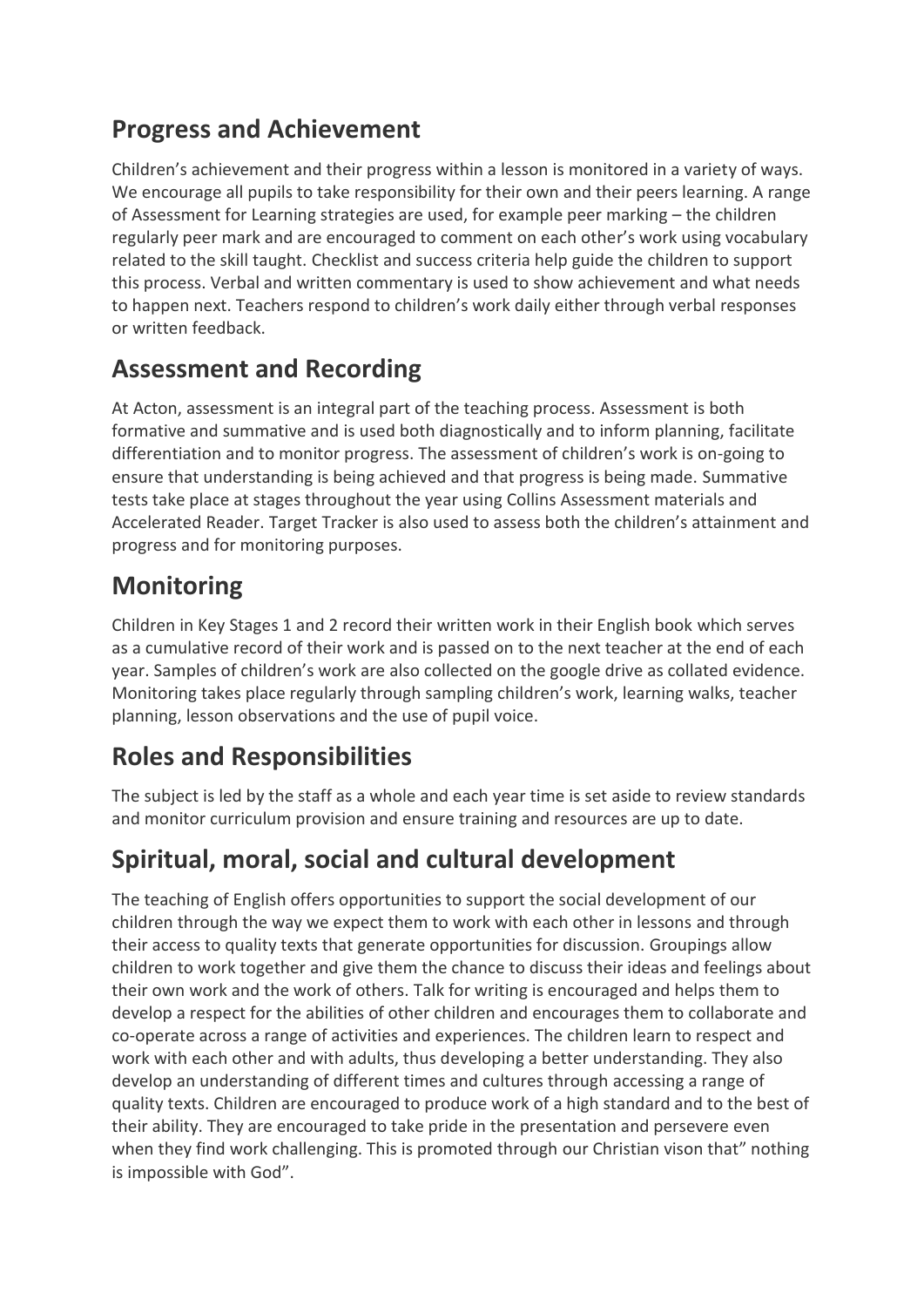#### **Progression, Continuity and Resources**

There are a wide range of resources to support the teaching of English across the school in order to ensure progression and continuity.

The teaching of phonics is supported by the use of the Read Write Inc programme.

Children from Year 2 onwards, who have completed the Read Write Inc programme access Read Write Inc spelling.

Children in all key stages use Read to Write Vehicle texts and episodes of learning to support writing. Read to Write, episodes of learning, are modified by the teacher to ensure that all children can access the materials regardless of ability.

The use of Read Write Inc and Read to Write programmes ensures consistency of approach across the school and ensures progression across all key stages.

All classes have a variety of reading books at the appropriate level for the children in the class, as well as dictionaries, thesauruses and computers. The Education Library Service is also used to ensure that children gain access to quality texts, included guided reading books and fiction and non- fiction texts to support the current range of abilities within the class.

#### **Health and Safety**

Children should be encouraged to develop safe and tidy work practices. Teachers and pupils should be encouraged to keep their work area tidy, and to safely put equipment away when not in use. Children should be encouraged to look after their equipment.

# **Displays**

The learning environment is important as a means of adding greater depth and breadth to children's learning. High quality displays can reinforce learning and allow concepts to be seen in different ways. It also raises self-esteem and encourages pride in the classroom and school. The school displays at Acton should reinforce the school's commitment to high standards as well as act a resource to guide and support children writing their learning.

- English displays have yellow backing paper, a black border and show the stage of the writing journey by using the symbols from the read to write programme (immerse, analyse, plan and write).
- English displays should reflect what is currently being taught e.g the current vehicle text and the current stage of the writing journey.
- The English display should include working walls and writing prompts that support and scaffold the children's learning.
- Displays should be consistent throughout the school.
- All displays must showcase a range of abilities.
- Each class has a chosen author who they will study throughout the year and a range of texts written by that author. Displays will showcase that author.
- Reading areas should be kept tidy.